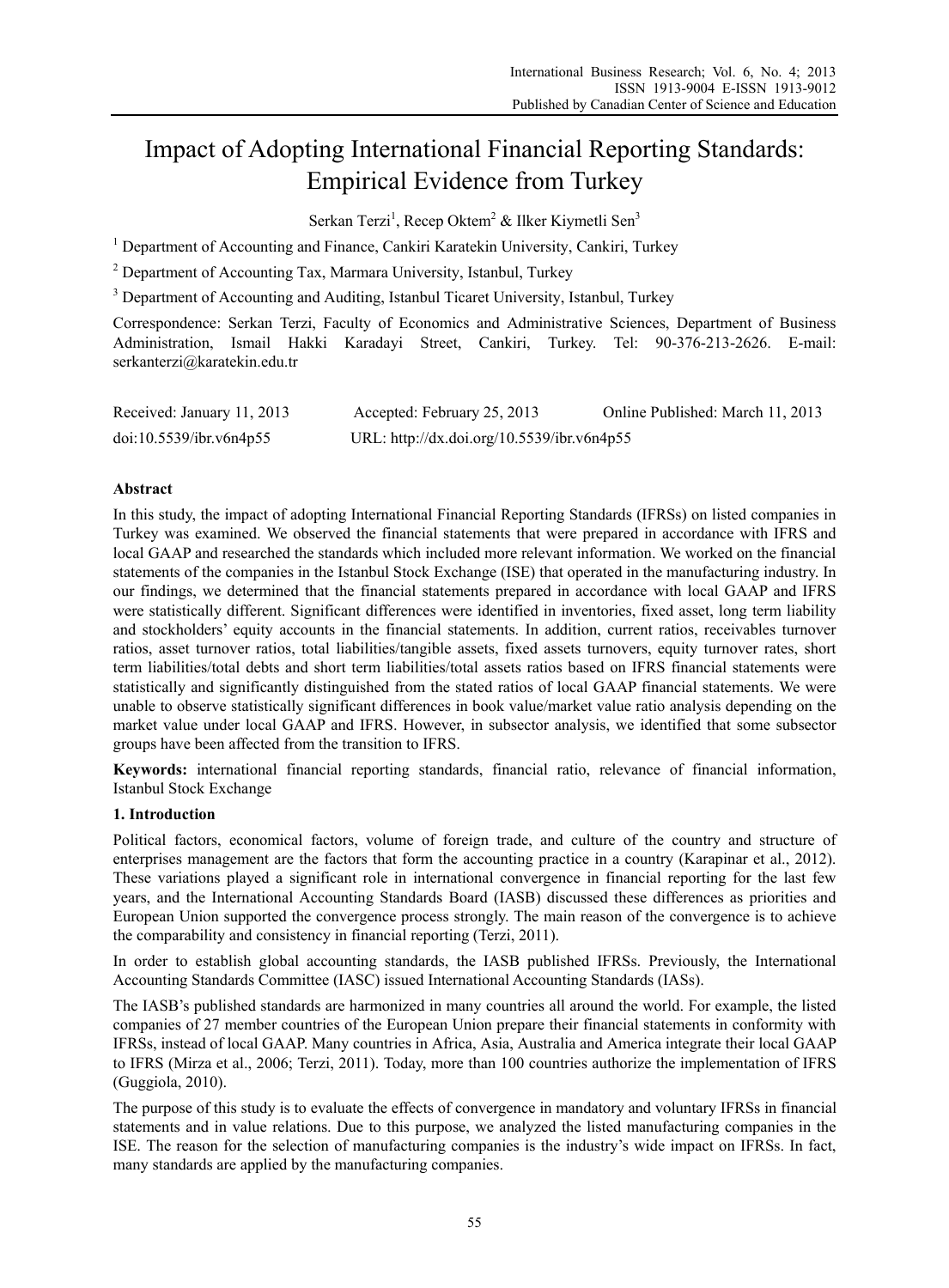Financial reporting is relevant when it affects the economic decisions of investors, employees, creditors, and customers. In our study, we used book value/market value ratio in order to assess this relationship.

# **2. Review of the Literature**

In recent years, various empirical researches have been conducted on the effects of mandatory and voluntary IFRS conversion from local GAAP. In these studies, the effects of IFRS transition in the European Union countries were mostly examined. (Harris et al., 1994; Niskanen et al., 2000; Arce & Mora, 2002; Jermakowicz, 2004; Callao et al., 2007; Haverals, 2007; Jermakowicz et al., 2007; Lantto & Sahlström, 2009; Gaston et al., 2010; Iatridis, 2010; Jarva & Lantto, 2010; Zeghal et al., 2011).

The recent studies on IFRS can be classified into two groups. The first one is about the analysis focusing on the impact of IFRS adoption within the scope of local accounting systems (Jermakowicz, 2004; Agca & Aktas, 2007; Callao et al., 2007; Lantto & Sahlström, 2009; Gaston et al., 2010; Iatridis, 2010; Kabir et al., 2010). These studies generally use descriptive statistics, paired two-group tests (independent samples t test for parametric data, Wilcoxon signed rank test for non-parametric data), and regression analysis. The second group involves studies about the effects of different accounting principles on value relevance of accounting information. (Harris et al., 1994; Harris & Muller, 1999; Niskanen et al., 2000; Arce & Mora, 2002; Callao et al., 2007; Hung & Subramanyam, 2007; Jermakowicz et al., 2007; Gaston et al., 2010; Jarva & Lantto, 2010; Zeghal et al., 2011). For this purpose, the book values that are based on local accounting systems and IFRS are compared with market values of these.

The listed companies in the European Union first prepared their mandatory financial statements in accordance with IFRS in 2005 (E.U. Regulation No.1606/2002). With the issuance of a decree (Series XI, No: 25) by the Capital Markets Board of Turkey (CMB), the listed companies in Turkey first prepared their financial statements in accordance with IFRS voluntarily in 2003, and the mandatory application of IFRS started in 2005. There are only a limited number of studies in Turkey about the effects of the transition to IFRS. The national and international researchers have studied the effects of transition to IFRS and have investigated the differences of local accounting regulations and IFRS. In this context, some of the related studies were examined (Harris et al., 1994; Harris & Muller, 1999; Niskanen et al., 2000; Arce & Mora, 2002; Jermakowicz, 2004; Agca & Aktas, 2007; Callao et al., 2007; Haverals, 2007; Hung & Subramanyam, 2007; Jermakowicz et al., 2007; Lantto & Sahlström, 2009; Gaston et al., 2010; Iatridis, 2010; Jarva & Lantto, 2010; Kabir et al., 2010; Zeghal et al., 2011).

Harris et al. (1994) compared the value relevance of German and US companies based on various criteria. As a result of this study, in contrast to the notion that accounting figures of German companies are meaningless, the figures were found to be associated with stock returns. In addition, Hung and Subramanyam (2007) studied the effects of IFRS adoption on value relevance and financial reports. Hung and Subramanyam found that book value (net income) plays a greater (lesser) valuation role under IFRS than under local GAAP. In addition, researchers discovered that while the IFRS adjustments to book value were generally value relevant, the adjustments to income were generally value irrelevant.

Harris and Muller (1999) investigated the market valuation of earnings and the book values of financial statements in accordance with IFRS and US-GAAP. According to the research, IFRS earnings per share amounts were identified to be more highly associated with prices per share than US-GAAP earnings per share amounts. However, US-GAAP-based values were found to be more associated with values of securities than IFRS-based values.

Arce and Mora (2002) investigated the value relevance of alternative accounting measures (earnings and book values) under different accounting systems in Europe. The researchers included the listed companies in Belgium, France, Germany, Italy, the Netherlands, Switzerland, Spain and the UK in the analysis, in order to examine the value relevance between these companies' earnings, book values, and market values. In addition, the authors determined whether there was a relationship between earnings and book values or not. According to the t-test, the relationship between the two variables was found to be statistically significant.

Jermakowicz (2004) examined the effects of IFRS adoption on BEL-20 companies in Belgium. The research questions related with the problems faced in adapting IFRS were sent to selected companies. The study focused on the effects of IFRS transition on financial reporting regarding the organizational, accounting and financial strategies of companies. As a result of the study, the researchers concluded that IFRS transition had significant impacts on the selected companies. Jermakowicz et al. (2007), in their study, examined the value relevance of IFRS transition effects on DAX-30 listed German companies. As a result of their study, they found that IFRS transition improved the comparability of the financial statements. In addition, they identified that there had been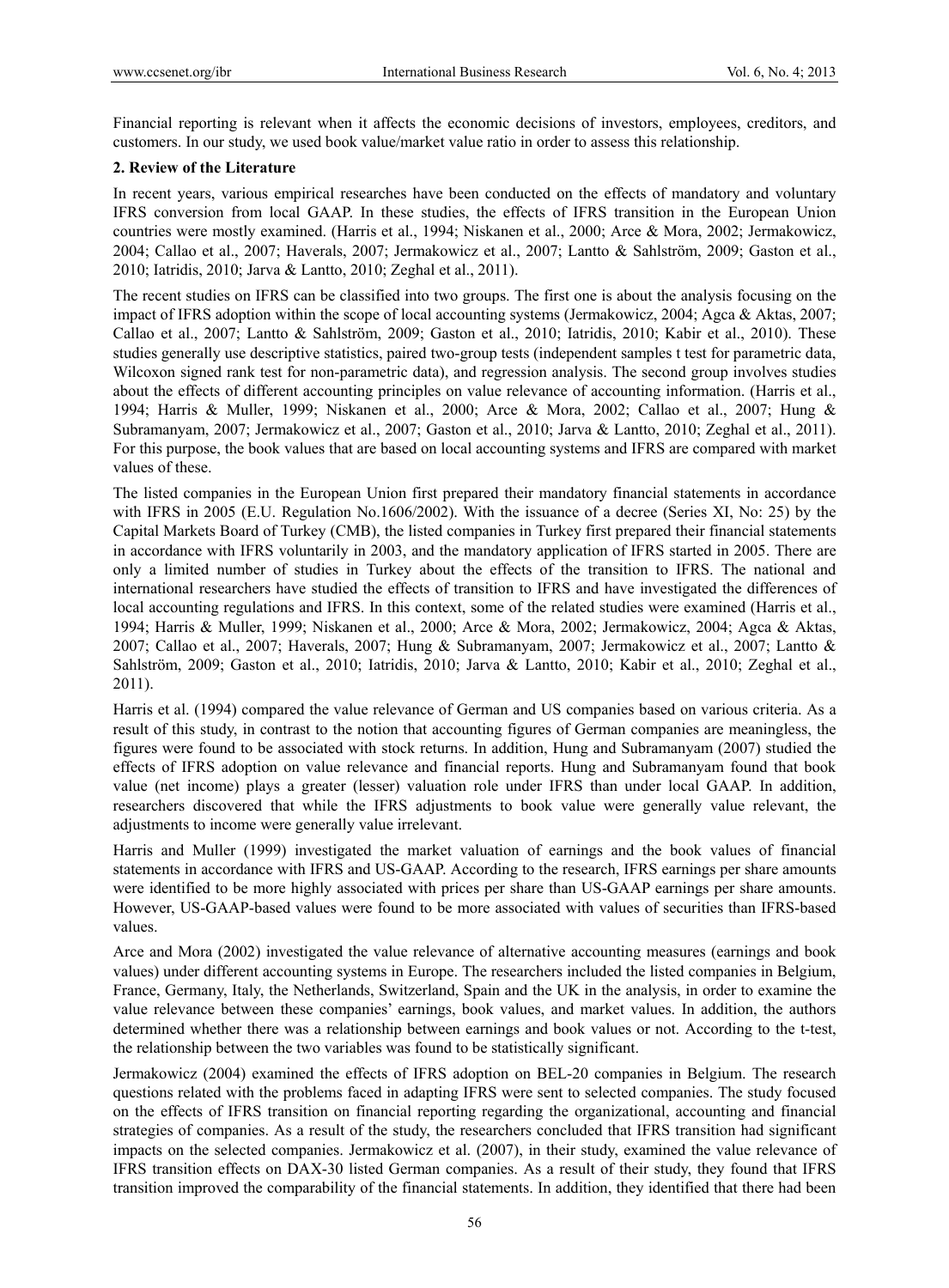changes in earnings of the companies due to various reasons.

Agca and Aktas (2007) analyzed the results of the financial ratios gathered from the financial statements prepared in accordance with IFRS and the financial statements prepared according to the local regulations. The financial statements were obtained from the CMB and they were analyzed to identify the extent of differences of these two regulations. Companies from 5 different industries were included in their study and the authors gathered different number of observations in each sector. As a result of the study, they found that some selected variables are statistically significant.

Callao et al. (2007) investigated the impact of IFRS harmonization on the financial statements and their comparability in Spain. For this purpose, IBEX-35 companies were included in the analysis. In this study, the relationship between financial ratios and accounting figures was investigated according to local GAAP and IFRS and as a result, a statistically significant relationship was found according to the two different standards. Especially, it was noted that total liabilities, long-term liabilities, cash and cash equivalents and shareholders' equity were affected significantly from the transition to IFRS. In addition, they identified that the book values differed significantly from the market values under IFRS and under Spanish standards.

Gaston et al. (2010) studied the effects of transition from local GAAP to IFRS on accounting figures, book values and market values in Spain and in UK. In addition, they worked on the financial information quality of local GAAP-based and IFRS-based financial statements. In this study, the effects of the transition are statistically significant on reporting of both countries; however, these effects are more significant on reporting in the UK. In addition, negative impacts of IFRSs were identified in these two countries in this study. Moreover, the only significant transition effect was found in Spain.

Haverals (2007) examined the transition effects on financial reporting in accordance with IFRS based tax harmonization policy of the European Union and their effects on the tax burdens of companies in Belgium. As a result of this study, it was concluded that IFRS-based tax accounting had major influence on the tax burden of Belgian companies and the study also revealed that the impact was not uniform across sectors.

Lantto and Sahlström (2009) identified the IFRS transition effects on financial reporting in Finland with the use of financial ratios. They determined that the selected financial ratios were significantly affected as a result of the IFRS adoption. They stated that fair accounting rules and other important rules were the reasons of these significant fluctuations. Niskanen et al. (2000) are other researchers who studied on value relevance of IFRS-based financial statements. Niskanen et al. determined that earnings of companies had important effects on value relevance.

Iatridis (2010) studied the transition effects of IFRS-based financial reporting in UK with the help of certain financial ratios. In this study, Iatridis identified that IFRS adoption had significant effects on the financial performance of companies in the UK, and the fair value accounting due to the adoption of IFRS introduced volatility in income statement figures.

Jarva and Lantto (2010) compared local GAAP-based financial statements with IFRS-based financial statements. Thus, they investigated value relevance between IFRS and local GAAP. According to the research, book values of earnings, assets and liabilities under IFRS had no more value relevance than those of local GAAP. In addition, they found that IFRS earnings adjustments included no information about future cash flows.

Kabir et al. (2010) investigated the effects of IFRS adoption on accounts and earnings' quality of New Zealander companies. They identified that total assets, total liabilities and net profit figures were higher in IFRS-based financial statements. They also determined that IFRS-based adjustments increased goodwill, other intangible assets and investment property amounts. On the other hand, these adjustments caused decreases in employee benefits and share-based payments.

Zeghal et al. (2011) studied the effects of IFRS adoption on earnings management of French companies. As a result of the study, mandatory IFRS adoption caused a reduction in the earnings management level. In addition, they identified that some factors affected the IFRS adoption of French companies.

# **3. Key Accounting Differences between Turkish Accounting System and IFRS**

Turkish Accounting System (TAS) was first influenced by French system, and then by German system. Due to the economic developments and politic relations between US and Turkey in the 1950s, Turkish Accounting System, was later influenced by the US accounting system. Turkey's first regulatory institution is the CMB, established in 1981. However, the CMB's jurisdiction was limited to Capital Markets Law. Following these improvements, the Ministry of Finance published the Generally Accepted Accounting Principles of Turkey, and all companies (except for some) are required to keep their books according to Uniform Chart of Accounts (Agca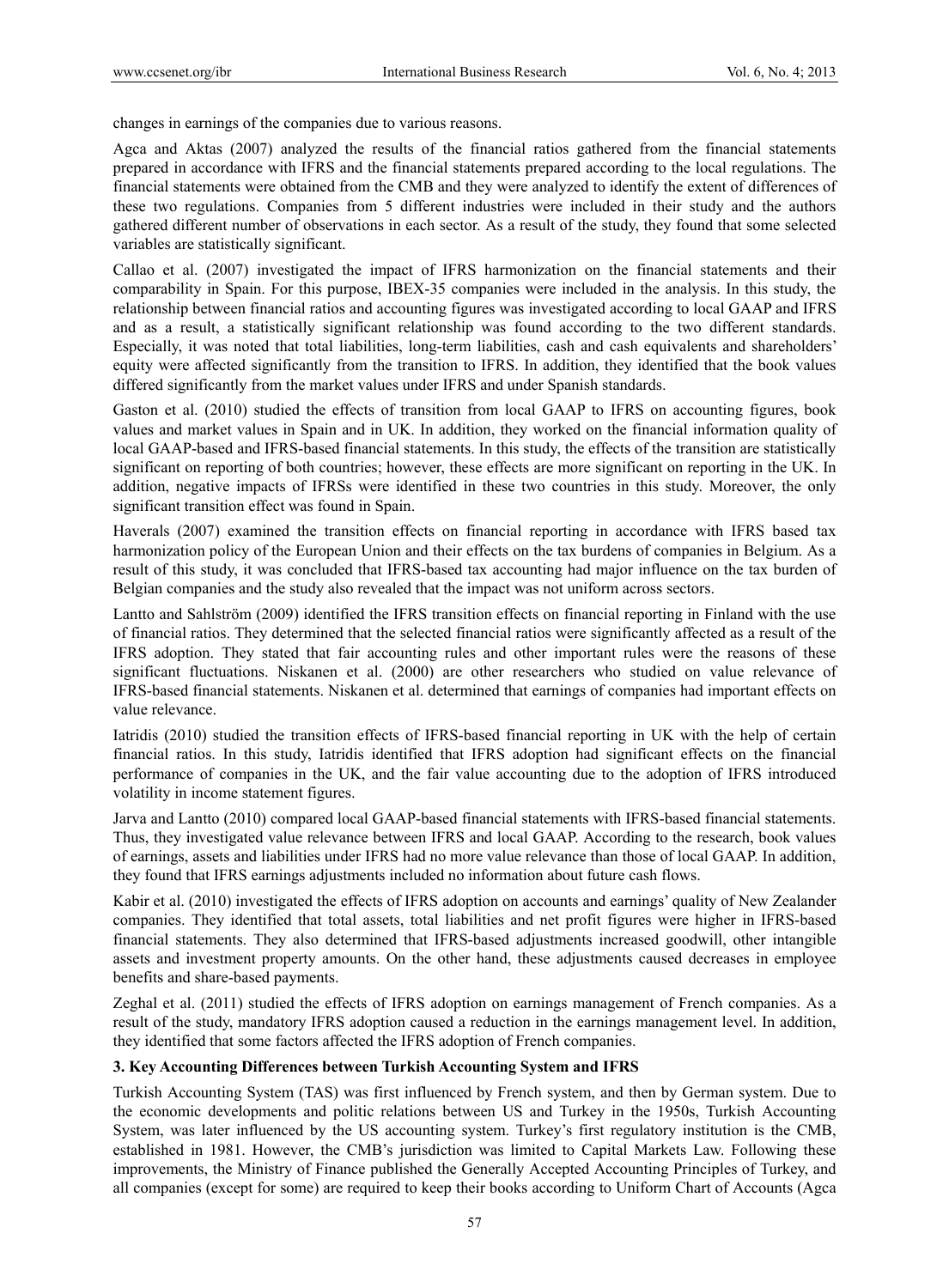# & Aktas, 2007).

The introduction of IFRS has begun with Serial: XI, No: 25 "Communiqué on Accounting Standards in Capital Markets" in Turkey. The listed companies voluntarily prepared IFRS-based financial statements in 2003 and prepared mandatory IFRS-based financial statements in 2005 in Turkey. However, some private companies are also required to apply IFRS in their financial statements as of January 1, 2013 under the Turkish Commercial Code No.6102, which came into effect on July 1, 2012.

The listed companies prepared their financial statements in accordance with local GAAP until 2005 in Turkey. These companies prepare financial statements and reporting in compliance with the Uniform Chart of Accounts in Turkey, issued in 1994. However, listed companies started to prepare mandatory IFRS-based financial statements in 2005 (voluntary IFRS-based financial statements in 2003).

We have been able to address differences between local GAAP-based and IFRS-based financial statements in two groups. The first one is the balance sheet differences and the other one is income statement differences. The fundamental balance sheet differences are related with goodwill, investment properties, construction contracts, and provisions of trade receivable and trade payable accounts. The fundamental income statement differences are related with the classification of continuing and discontinued operations, extraordinary income and expenses, calculation of deferred income and expenses. In addition, we are able to state the differences on presentation of non-controlling interest in shareholders' equity on the balance sheet and non-controlling interest in net profit on the income statement. Also, some of the standards, such as deferred taxes, share-based payments, and derivative instruments, do not apply to the TAS. Terzi et al. (2007), Terzi (2008), Terzi et al. (2008) studied the effects of the transition on financial reporting from local GAAP to IFRS. The results supported that the affected accounts in this study were in line with the results of these studies on transition to IFRS.

Appendix 1 describes the key differences between TAS and IFRS. We have classified the differences in two groups, depending on whether the item is related to the preparation of the balance sheet, or the income statement.

# **4. Research Methodology**

In this section, we present the research sample together with the method of data collection as well as the measurement of the research variables and the method of statistical analysis.

# *4.1 Source of Data and Sample Size*

Financial ratios are frequently used in the accounting literature. Especially in practice, investors, creditors or business owners use these ratios. In addition, ratios provide useful information about the financial position and performance of the companies.

In our research, we included 140 manufacturing companies, listed on the Istanbul Stock Exchange (ISE). Two of the companies, which were not publicly traded, but presented their financial statements due to their number of shareholders, were not used in the study. We analyzed the selected audited financial statements and annual reports as of December 31, 2003 and December 31, 2005. The statements and reports at these dates were selected on purpose, because the companies presented voluntary IFRS-based financial statements as of December 31, 2003, and mandatory IFRS-based financial statements as of December 31, 2005. The industrial breakdowns of the selected companies are presented in Table 1.

| Sub-sector Codes | Sub-sectors                                          | Num. |
|------------------|------------------------------------------------------|------|
| <b>FBT</b>       | Food, Beverage & Tobacco                             | 19   |
| <b>TCL</b>       | Textile, Clothing & Leather                          | 26   |
| <b>WFP</b>       | Wood, Furniture, Paper & Printing                    | 11   |
| <b>PCR</b>       | Petroleum Products, Chemicals, Rubber & Plastics     | 24   |
| <b>STS</b>       | Stone & Soil                                         | 26   |
| <b>MEI</b>       | Metal Industry                                       | 12   |
| <b>CER</b>       | Construction Machinery, Equipment & Related Products | 22   |

Table 1. Sample industrial sectors

The Turkish listed companies that have prepared mandatory IFRS-based financial statements for the first time, were required to prepare their December 31, 2004 financial statements both in accordance with IFRS (Serial: XI, No: 25), and with historical cost-based national accounting principles that were not in conformity with IFRS (Serial XI, No: 1), and they also adjusted their financial statements for inflation in accordance with Serial XI, No: 20. In addition, the CMB published the financial statement formats that were compatible with IFRS, and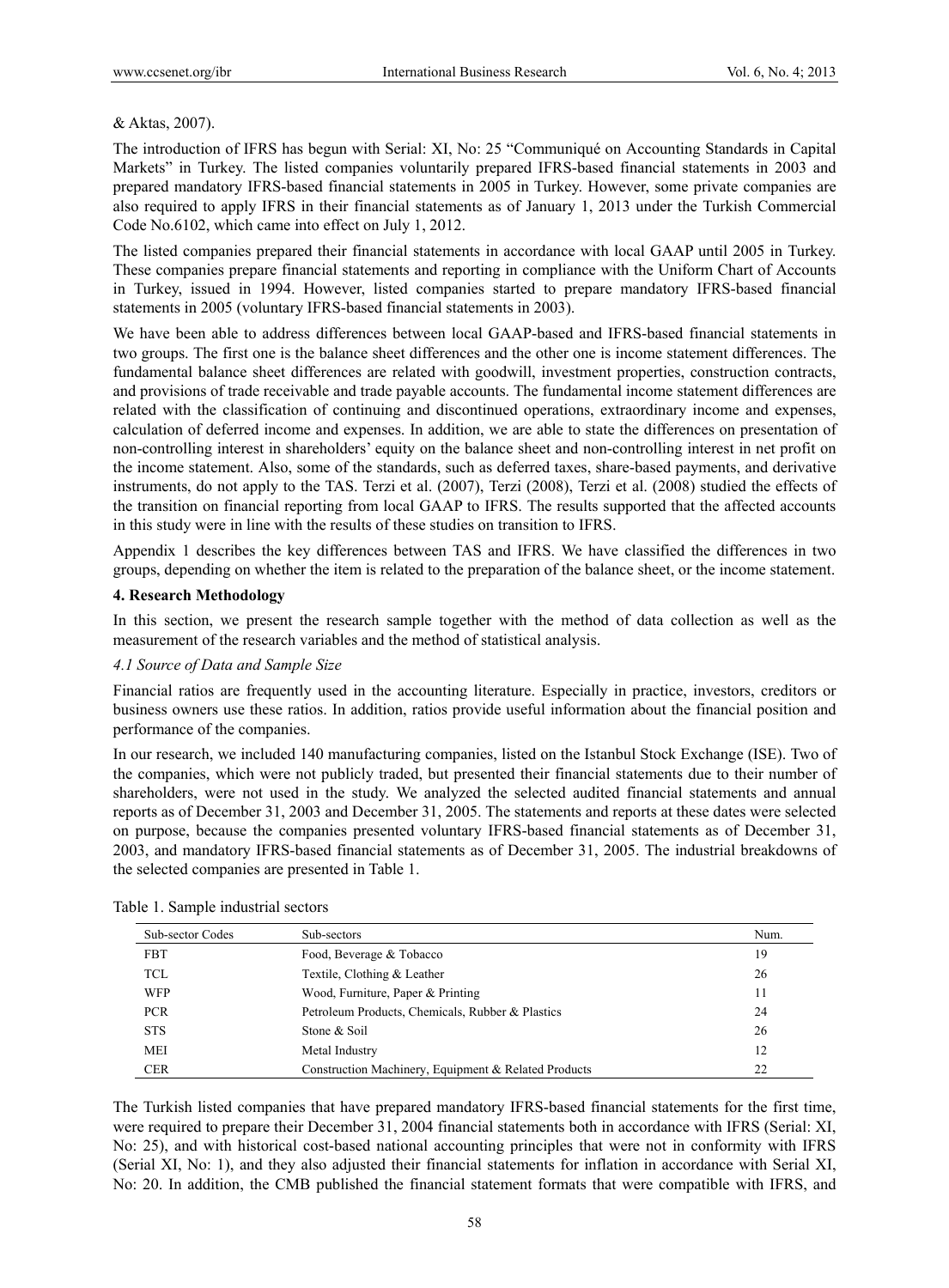urged listed companies to comply with these formats.

The listed companies prepared IFRS-based comparative financial statements as of December 31, 2004 and 2005 in accordance with Serial: XI, No: 25 Communiqué. Early IFRS adopted listed companies prepared comparative financial statements of December 31, 2002 and 2003. Therefore, financial statements of December 31, 2002 and 2004 were prepared in accordance with both IFRS and local GAAP.

These circumstances helped us to determine the statistically significant differences among different accounting principles.

The purpose of this study is to identify the statistically significant differences between local GAAP-based and IFRS-based financial statements of manufacturing companies listed on ISE in terms of financial statement items and calculated financial ratios.

# *4.2 Variables and Hypotheses*

In this study, the selected variables (financial ratios and accounting figures) were obtained from the companies' balance sheets and income statements. Most of the selected variables were used in previous studies. (Agca ve Aktas, 2007; Callao et al., 2007; Lantto & Sahlström, 2009; Gaston et al., 2010; Iatridis, 2010) The selected variables included ratios related to companies' liquidity, operating efficiency, financial structure and profitability. List of selected variables are presented in Appendix 2. We employed 17 financial ratios and 6 financial statement items in our analysis. These variables are categorized into two groups. Descriptive statistics are presented for each variable in Appendix 2.

The following hypothesis has been established to determine whether there is any difference on industrial basis between the variables which are derived from the financial statements prepared in accordance with different reporting standards.

**H01:** There is no statistically significant difference between each calculated financial variable of local GAAP-based and IFRS-based financial statements.

The quantitative effects of different accounting standards on selected ISE listed companies' financial variables can be determined with Hypothesis  $H_{01}$ . For this purpose, the variables of the same companies regarding the same periods were selected for the comparison of different reporting principles.

In order to test the first hypothesis of our study, we first determined whether the variables are normally distributed or not. We used Kolmogorov-Smirnov and Shapiro-Wilks tests for normal distribution tests (See Appendix 3). As a result of the analysis, we determined that the variables were not normally distributed (p<0.05). Therefore, we used Wilcoxon signed-ranks test in order to determine the relationship between the non-parametric variables.

In this study, logistic regression analysis was employed for empirical analysis. However, Mann-Whitney U test was used for the selection of included variables. Mann-Whitney U test is a nonparametric test alternative to the Independent Samples T- test. We used dummy variable as the dependent variable in our test. In the model, financial variables calculated using IFRS-based financial statements are indicated as 1, variables of local GAAP-based financial statements stated as 0. The following logit model was used in this study.

$$
RRi, t = \frac{e^{B_0 + B_1 X_1 + \dots + B_k X_k}}{1 + e^{B_0 + B_1 X_1 + \dots + B_k X_k}}
$$
(1)

The parameters in this model are;

 $RR_{i}$  = Dummy variable. IFRS-based reporting equals to 1, local GAAP-based reporting equals to 0.

 $B_0$ = If the independent variable is equal to zero, this will be the dependent value (fixed value)

 $B_1, B_2, \ldots, B_k$ = The regression coefficients of the independent variables

 $X_1, X_2, \ldots, X_k$ = independent variables

k= the number of independent variables

e= is equal to the constant of 2.71.

**H02:** In terms of local GAAP and IFRS, book value/market value ratio does not differ statistically.

The book values are the total equity values of selected companies in accordance with local GAAP and IFRS. These values are compared with the market values of these companies. The ISE database was used for the calculation of the market values.

Market values are affected by economic, social and political circumstances. In Turkey, ISE-100 index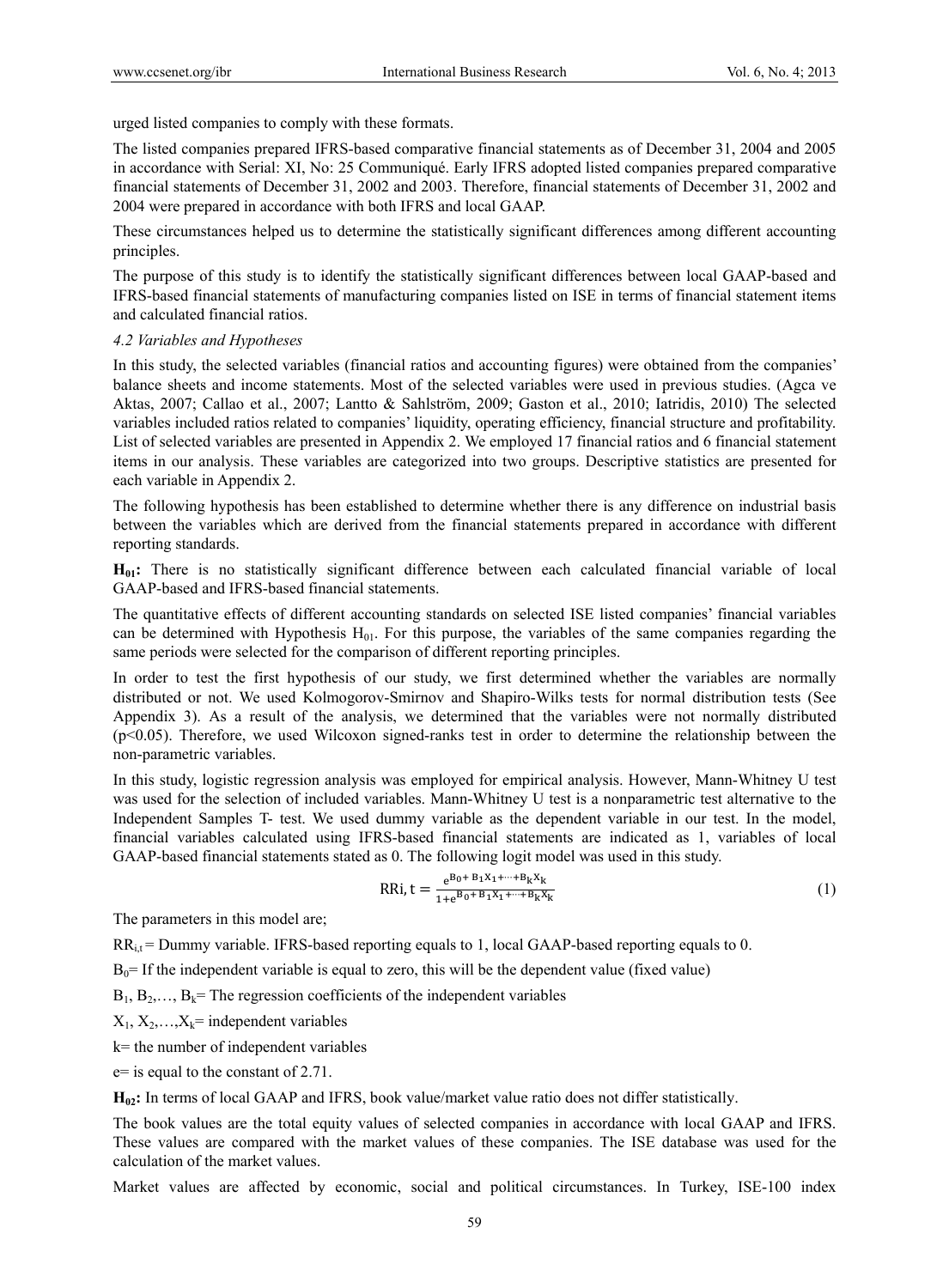consistently increased between 2002 and 2005. Closing values of ISE-100 index, on average, were 10,987 for year 2002, 12,258 for year 2003, 19,912 for year 2004 and 29,382 for year 2005. Therefore, we used the book value/market value ratio in the study.

In the analysis of the difference between the market values and the book values, local GAAP and IFRS figures were used for the calculation of the book values. As a result, the following equations were used to assess the statistical significance of the differences between the market values and the book values.

Local GAAP =  $[Book Value_{(GARP)} / Market Value_{(GARP)}]$ 

 $IFRS = [Book Value_{(IFRS)} / Market Value_{(IFRS)}]$ 

We used Wilcoxon signed-ranks test in order to assess whether the book value/market value ratios derived from local GAAP and IFRS figures had statistically significant differences or not.

#### **5. Results and Discussion**

In this section, we first introduced the results on differences in financial reporting under local GAAP and IFRS. Next, we assessed the impacts of the local GAAP and IFRS on subsector groups. Thereafter, we analyzed the relationship between market values and book values in terms of local GAAP and IFRS.

#### *5.1 Differences in Financial Reporting under Local GAAP and IFRS*

In order to test the first hypothesis of this study, we identified whether the variables were normally distributed or not. The test results are presented in Appendix 3. When Appendix 3 was analyzed, we noted that the variables derived from the financial statements which were prepared according to different accounting standards, were not normally distributed (p<0.05). Therefore, we used Wilcoxon signed-ranks test. Wilcoxon signed-ranks test results are presented in Table 2.

| Variables  | Z-statistic | Asymp.            | Variables  | Z-statistic | Asymp.            |
|------------|-------------|-------------------|------------|-------------|-------------------|
|            |             | $Sig. (2-tailed)$ |            |             | $Sig. (2-tailed)$ |
| <b>CUR</b> | $-2.426$    | $0.015$ (**)      | SL/FA      | $-7.955$    | $0.000$ (*)       |
| <b>QUR</b> | $-0.400$    | 0.689             | EO/TA      | $-5.677$    | $0.000$ (*)       |
| CAR        | $-10.263$   | $0.000$ (*)       | SL/EO      | $-5.631$    | $0.000$ (*)       |
| <b>INT</b> | $-0.937$    | 0.349             | CL/TL      | $-4.482$    | $0.000$ (*)       |
| <b>RET</b> | $-2.426$    | $0.015$ (**)      | CL/TA      | $-7.692$    | $0.000$ (*)       |
| <b>AST</b> | $-6.192$    | $0.000$ (*)       | CA         | $-1.532$    | 0.126             |
| TL/TA      | $-5.600$    | $0.000$ (*)       | <b>INV</b> | $-4.310$    | $0.000$ (*)       |
| LTL/CC     | $-2.042$    | $0.041$ (**)      | FA         | $-7.640$    | $0.000$ (*)       |
| <b>ROA</b> | $-2.215$    | $0.027$ (**)      | CL         | $-0.061$    | 0.951             |
| <b>ROE</b> | $-2.073$    | $0.038$ (**)      | <b>LTL</b> | $-4.594$    | $0.000$ (*)       |
| TL/EO      | $-5.307$    | $0.000$ (*)       | EQ         | $-5.032$    | $0.000$ (*)       |
| TL/TW      | $-5.829$    | $0.000$ (*)       |            |             |                   |

Table 2. Results of Wilcoxon signed ranks test

Notes: (\*) Significant at 1% level; (\*\*) significant at 5% level.

When Table 2 was examined, it was identified that liquidity ratios, inventory turnovers, current assets and short-term liabilities did not have statistically significant differences. The other variables were determined to be significant at 1% and 5% levels. In the first phase of our study, Hypothesis 1 was accepted for liquidity ratios, inventory turnovers, current assets and short-term liabilities and rejected for other variables.

According to the results of Wilcoxon signed ranks test and the results presented in Appendix 2, we found that current ratios, liquidity ratios, return on assets, return on equity, debt ratios, equity to total assets ratios, equity turnover, tangibles assets and equity values increased during the transition to IFRS-based financial statements.

After assessing the effects of Wilcoxon test, we used Mann-Whitney U test in order to develop the logit model with statistically significant variables. Mann-Whitney U test results are presented in Table 3. The Mann-Whitney U-test results indicated that CAR and SL/FA variables were statistically significant at 1% error level, AST, TL/TW, CL/TL and CL/TA variables were statistically significant at 5% error level, and RET and SL/EQ variables were statistically significant at 10% error level.

According to the study, we tested the  $H_{01}$  hypothesis and we identified that financial ratios of local GAAP-based and IFRS-based financial statements had statistically significant differences. Thus, we were able to say that some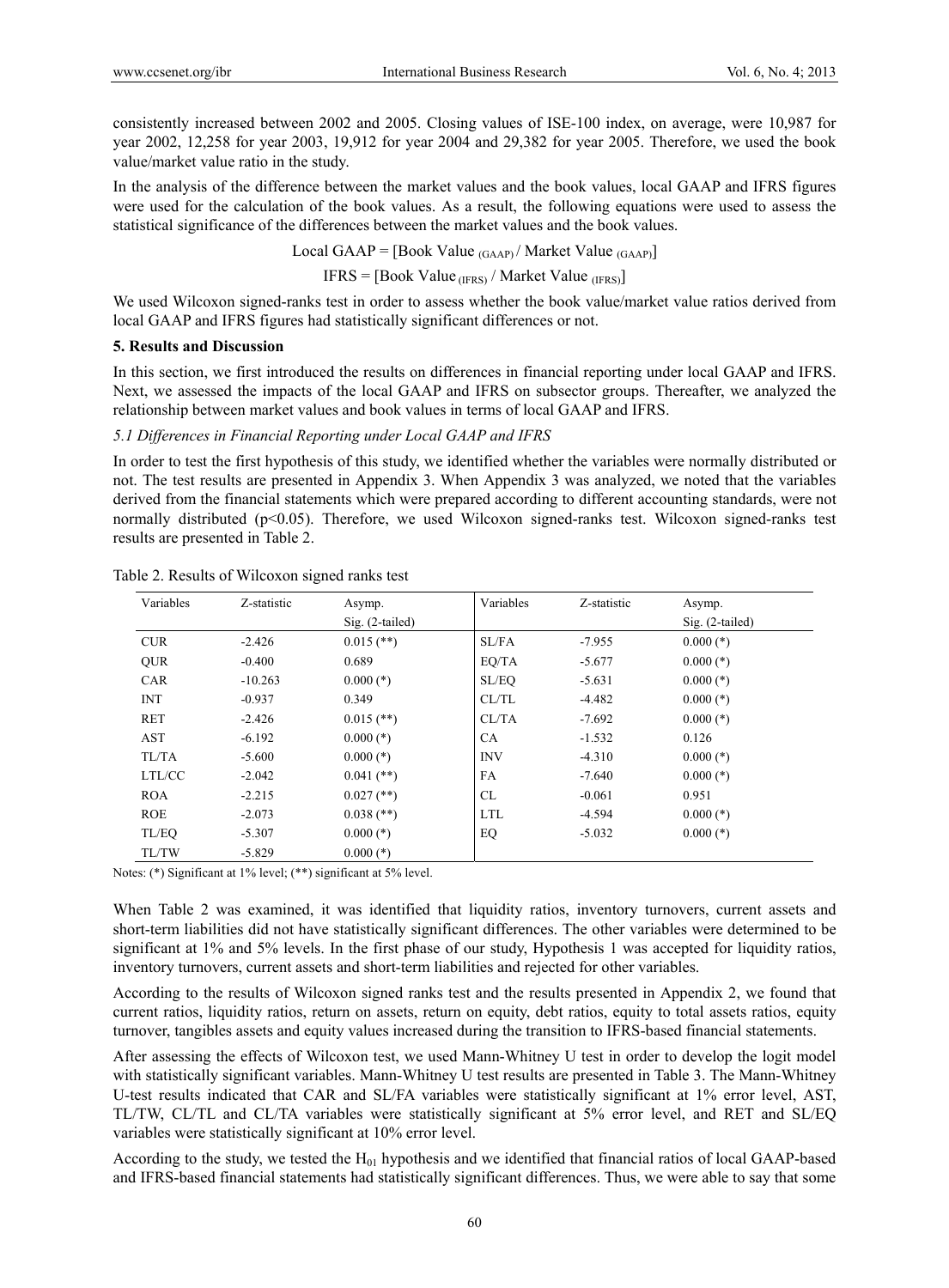financial variables had significant impacts on the quality and comparability of financial reporting. The study is also consistent with literature (Jermakowicz, 2004; Agca & Aktas, 2007; Callao et al., 2007; Lantto & Sahlström, 2009; Gaston et al., 2010; Iatridis, 2010).

|            |             | Asymp.            |            |             | Asymp.            |
|------------|-------------|-------------------|------------|-------------|-------------------|
| Variables  | Z-statistic | $Sig. (2-tailed)$ | Variables  | Z-statistic | $Sig. (2-tailed)$ |
| <b>CUR</b> | $-0.142$    | 0.887             | SL/FA      | $-2.805$    | $0.005$ (*)       |
| <b>CAR</b> | $-11.646$   | $0.000$ (*)       | EO/TA      | $-1.449$    | 0.147             |
| <b>RET</b> | $-1.695$    | $0.090$ (***)     | SL/EO      | $-1.805$    | $0.071$ (***)     |
| <b>AST</b> | $-2.011$    | $0.044$ (**)      | CL/TL      | $-2.300$    | $0.021$ (**)      |
| TL/TA      | $-1.413$    | 0.158             | CL/TA      | $-2.161$    | $0.031$ (**)      |
| LTL/CC     | $-0.013$    | 0.990             | <b>INV</b> | $-0.524$    | 0.600             |
| <b>ROA</b> | $-0.878$    | 0.380             | FA         | $-1.627$    | 0.104             |
| <b>ROE</b> | $-0.863$    | 0.388             | <b>LTL</b> | $-1.202$    | 0.230             |
| TL/EO      | $-0.993$    | 0.321             | EQ         | $-1.551$    | 0.121             |
| TL/TW      | $-2.146$    | $0.032$ (**)      |            |             |                   |

|  |  |  | Table 3. Results of Mann-Whitney test |
|--|--|--|---------------------------------------|
|--|--|--|---------------------------------------|

Notes: (\*) Significant at 1% level; (\*\*) significant at 5% level; (\*\*\*) significant at 10% level.

In our logit model, we selected the variables with high statistical significance  $(p<0.10)$ . Accordingly, the developed model is as follows:

 $RR_{i,t} = B_0 + B_1(CAR) + B_2(RET) + B_3(AST) + B_4(TL/TW) + B_5(SL/FA) + B_6(SL/EQ) + B_7(CL/TL) + B_8(CL/TA) + \epsilon$  (2)

In the application of logistic regression analysis, we used Forward Stepwise (Wald) method and included CAR variable in the first step and CL/TA variable in the second step. The model ended at the second step because there were no additional variables that could be added at this stage. Each variable's coefficients and significance levels are shown in Table 4.

|  | Table 4. Results of logistic regression analysis |  |
|--|--------------------------------------------------|--|
|  |                                                  |  |

| Variables  |          | S.E.  | Wald   | Sig. $(*)$ | Exp(B) |  |
|------------|----------|-------|--------|------------|--------|--|
| Constant   | 4.069    | 0.545 | 55.721 | $0.000\,$  | 58.513 |  |
| <b>CAR</b> | $-1.866$ | 0.222 | 70.393 | 0.000      | 0.155  |  |
| CL/TA      | -5.966   | .098  | 29.542 | $0.000\,$  | 0.003  |  |

Note: (\*) Significant at 1% level.

In logistic regression model, we found Nagelkerke  $R^2$ =0.56 instead of linear regression  $R^2$ . According to Nagelkerke  $\mathbb{R}^2$ , we identified a 56% relationship between dependent variables and independent variables. Moreover, the success rate of the correct classification of this model was determined to be 90%. This high ratio indicates the effectiveness of the model.

# *5.2 Sector of Operation*

We found that local GAAP and IFRS had impact on the manufacturing companies listed on the ISE, but the impact on sub-sectors was dissimilar. (see Table 1).

We were able to note that sub-sector groups had different results than the total sample groups in Table 5. However, we identified that CAR and CL/TA variables were statistically significant for all sub-groups in the sector. The only exception was CL/TA variable not being statistically significant in the WFP sub-industry. In fact, this result is consistent with the results of the logistic regression in Table 6.

# *5.3 Impact of IFRS on the Book-to-Market Ratio*

We analyzed the relationship between the market values of the selected companies and their book values calculated from the financial statements based on local GAAP and IFRS. For this purpose, we used book value/market value (B/M) ratio. Firstly, we identified whether B/M ratio was normally distributed or not. As error values of Kolmogorov-Smirnov and Shapiro-Wilk test results were lower than 5%, Wilcoxon signed ranks test was used.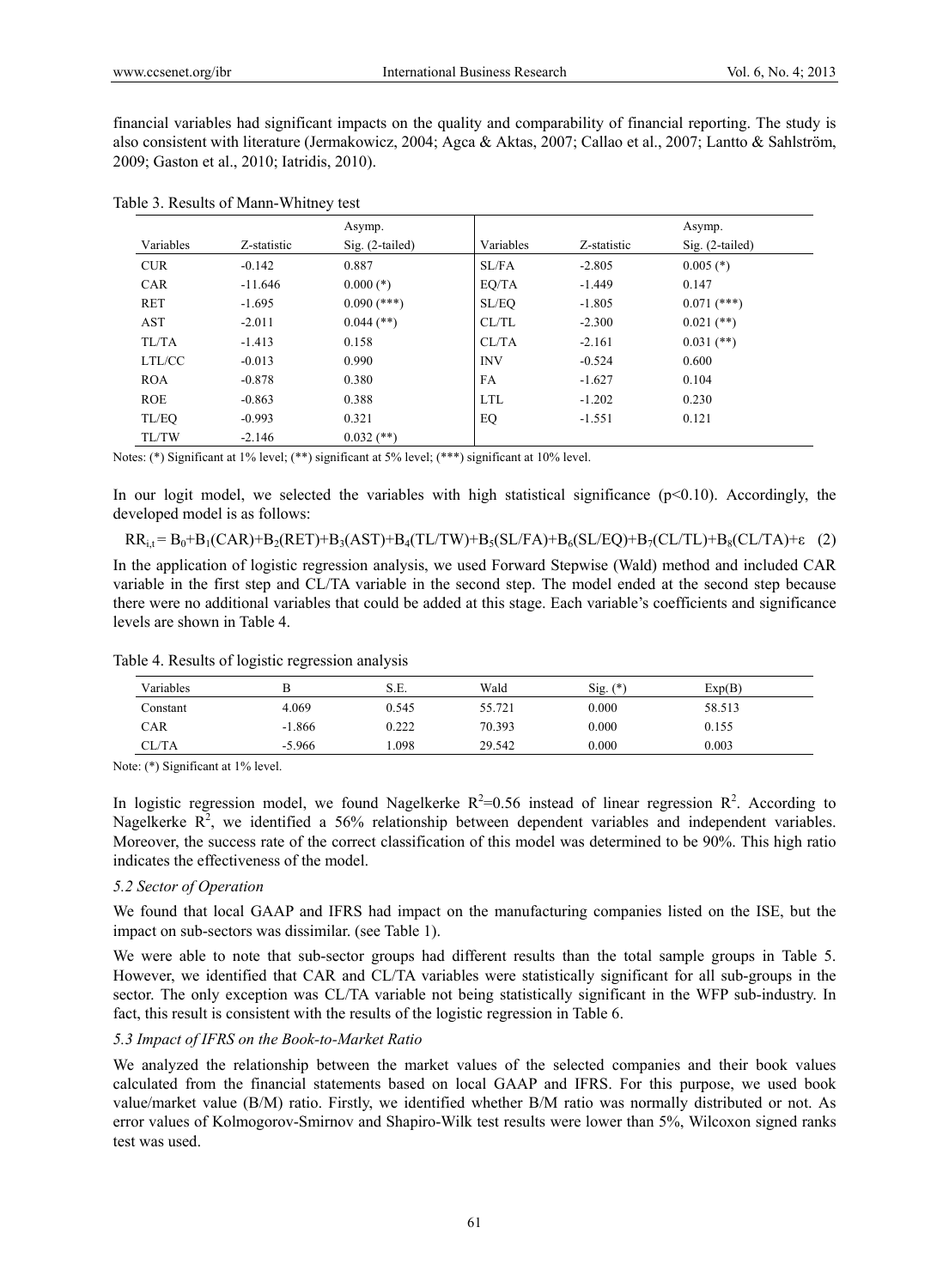| <b>Financial Variables</b> | <b>FBT</b>     | <b>TCL</b>     | <b>WFP</b>      | <b>PCR</b>      | <b>STS</b>      | MEI            | <b>CER</b>     |
|----------------------------|----------------|----------------|-----------------|-----------------|-----------------|----------------|----------------|
|                            | (Z-statistic)  | (Z-statistic)  | $(Z-statistic)$ | $(Z-statistic)$ | $(Z-statistic)$ | (Z-statistic)  | (Z-statistic)  |
| <b>CUR</b>                 | $-1.526$       | $-0.782$       | $-0.652$        | $-1.095$        | $-2.746$ (*)    | $-0.459$       | $-1.326$       |
| <b>OUR</b>                 | $-2.953$ (*)   | $-0.161$       | $-0.663$        | $-0.330$        | $-2.113$ (**)   | $-1.887$ (**)  | $-0.187$       |
| CAR                        | $-3.823$ (*)   | $-4.457$ (*)   | $-2.934$ $(*)$  | $-4.286$ (*)    | $-4.457$ $(*)$  | $-3.059$ (*)   | $-4.074$ (*)   |
| <b>INT</b>                 | $-0.035$       | $-0.105$       | $-1.955$ (***)  | $-0.852$        | $-0.944$        | $-1.069$       | $-0.625$       |
| <b>RET</b>                 | $-1.538$       | $-1.664$ (***) | $-1.274$        | $-0.849$        | $-2.390$ (**)   | $-0.533$       | $-0.241$       |
| <b>AST</b>                 | $-1.807$ (***) | $-3.486$ (*)   | $-0.296$        | $-3.285$ (*)    | $-2.191$ (**)   | $-2.708$ $(*)$ | $-1.894$ (***) |
| TL/TA                      | $-2.898$ (*)   | $-2.680$ (*)   | $-0.979$        | $-3.329$ (*)    | $-0.114$        | $-2.275$ (**)  | $-2.549$ (**)  |
| LTL/CC                     | $-3.743$ (*)   | $-0.800$       | $-1.156$        | $-1.686$ (***)  | $-2.600$ (*)    | $-1.020$       | $-1.390$       |
| <b>ROA</b>                 | $-1.138$       | $-0.179$       | $-1.051$        | $-1.165$        | $-0.876$        | $-1.126$       | $-0.349$       |
| <b>ROE</b>                 | $-1.154$       | $-0.214$       | $-0.051$        | $-1.943$ (***)  | $-0.380$        | $-2.244$ (**)  | $-0.093$       |
| TL/EO                      | $-2.777$ $(*)$ | $-1.867$ (***) | $-1.156$        | $-2.000$ (**)   | $-0.013$        | $-2.118$ (**)  | $-2.971$ (*)   |
| TL/TW                      | $-2.461$ (*)   | $-2.700$ (*)   | $-1.423$        | $-3.343$ (*)    | $-0.955$        | $-1.766$ (***) | $-2.403$ (**)  |
| SL/FA                      | $-2.627$ (*)   | $-4.029$ (*)   | $-0.560$        | $-4.107$ $(*)$  | $-2.636$ (*)    | $-3.059$ (*)   | $-3.099$ (*)   |
| EO/TA                      | $-2.898$ (*)   | $-2.832$ (*)   | $-0.765$        | $-3.586$ (*)    | $-0.371$        | $-2.275$ (**)  | $-2.614$ (*)   |
| SL/EO                      | $-2.093$ (**)  | $-2.552$ (**)  | $-1.334$        | $-2.171$ (**)   | $-1.457$        | $-2.275$ (**)  | $-2.516$ (**)  |
| CL/TL                      | $-0.785$       | $-1.486$       | $-2.223$ (**)   | $-1.729$ (***)  | $-3.643$ (*)    | $-0.549$       | $-1.380$       |
| CL/TA                      | $-2.036$ (**)  | $-3.864$ (*)   | $-1.245$        | $-3.835$ (*)    | $-3.060$ (*)    | $-2.594$ (*)   | $-3.249$ (*)   |
| CA.                        | $-1.198$       | $-0.860$       | $-0.153$        | $-0.483$        | $-1.201$        | $-0.357$       | $-0.017$       |
| <b>INV</b>                 | $-2.272$ (**)  | $-1.782$ (***) | $-0.889$        | $-1.888$ (***)  | $-1.992$ (**)   | $-0.674$       | $-1.368$       |
| FA                         | $-2.809$ (*)   | $-3.857$ (*)   | $-1.007$        | $-4.167$ (*)    | $-2.029$ (**)   | $-3.059$ (*)   | $-2.597$ (*)   |
| CL.                        | $-2.485$ (**)  | $-0.330$       | $-0.889$        | $-0.295$        | $-0.958$        | $-0.770$       | $-0.560$       |
| <b>LTL</b>                 | $-0.161$       | $-1.629$       | $-1.423$        | $-2.229$ (**)   | $-3.592$ (*)    | $-0.392$       | $-2.346$ (**)  |
| EO                         | $-2.817$ $(*)$ | $-2.781$ (*)   | $-0.889$        | $-3.029$ $(*)$  | $-0.600$        | $-2.197$ (**)  | $-1.412$       |

Table 5. Results of Wilcoxon signed ranks test for sector of operation

Notes: (\*) Significant at 1% level; (\*\*) significant at 5% level; (\*\*\*) significant at 10% level.

| Table 6. Book value vs. market value |  |  |  |  |  |
|--------------------------------------|--|--|--|--|--|
|--------------------------------------|--|--|--|--|--|

| <b>B/M Ratios</b>                 | Z-statistic | Asymp.          |
|-----------------------------------|-------------|-----------------|
|                                   |             | Sig. (2-tailed) |
| Observations related to 140 firms | $-0.161$    | 0.872           |
| <b>FBT</b>                        | $-0.362$    | 0.717           |
| <b>TCL</b>                        | $-1.867$    | $0.062$ (**)    |
| <b>WFP</b>                        | $-1.778$    | $0.075$ (**)    |
| <b>PCR</b>                        | $-1.057$    | 0.290           |
| <b>STS</b>                        | $-2.236$    | $0.025$ (*)     |
| <b>MEI</b>                        | $-0.784$    | 0.433           |
| <b>CER</b>                        | $-1.088$    | 0.277           |

Notes: (\*) Significant at 5% level; (\*\*) significant at 10% level.

We found that local GAAP-based and IFRS-based financial statements do not statistically affect the B/M ratios of the selected companies according to Table 6. These results were in line with the results of Hung and Subramanyam (2007). However; after analyzing the sub-sectors of manufacturing industry, we noted that the effect of transition for the stone and soil industry was in 5% error level; for the textile, apparel and leather clothing industry, wood products industry, and furniture and paper products industries were in 10% error level. These results are compatible with the results of the studies conducted by Callao et al. (2007), Gaston et al. (2007) and Jarva and Lantto (2010).

In our study, we tested the  $H_{02}$  hypothesis and we observed no statistically significant differences of book value/market value ratios in terms of local GAAP-based and IFRS-based financial statements. After analyzing the sub-sectors of the manufacturing industry, we noted that  $H_{02}$  hypothesis was rejected for TCL, WFP and STS sub-industries; however, the hypothesis was accepted for FBT, PCR, MEI and CER sub-industries.

## **6. Conclusion**

In this study, we analyzed the differences between local GAAP-based and IFRS-based financial statements of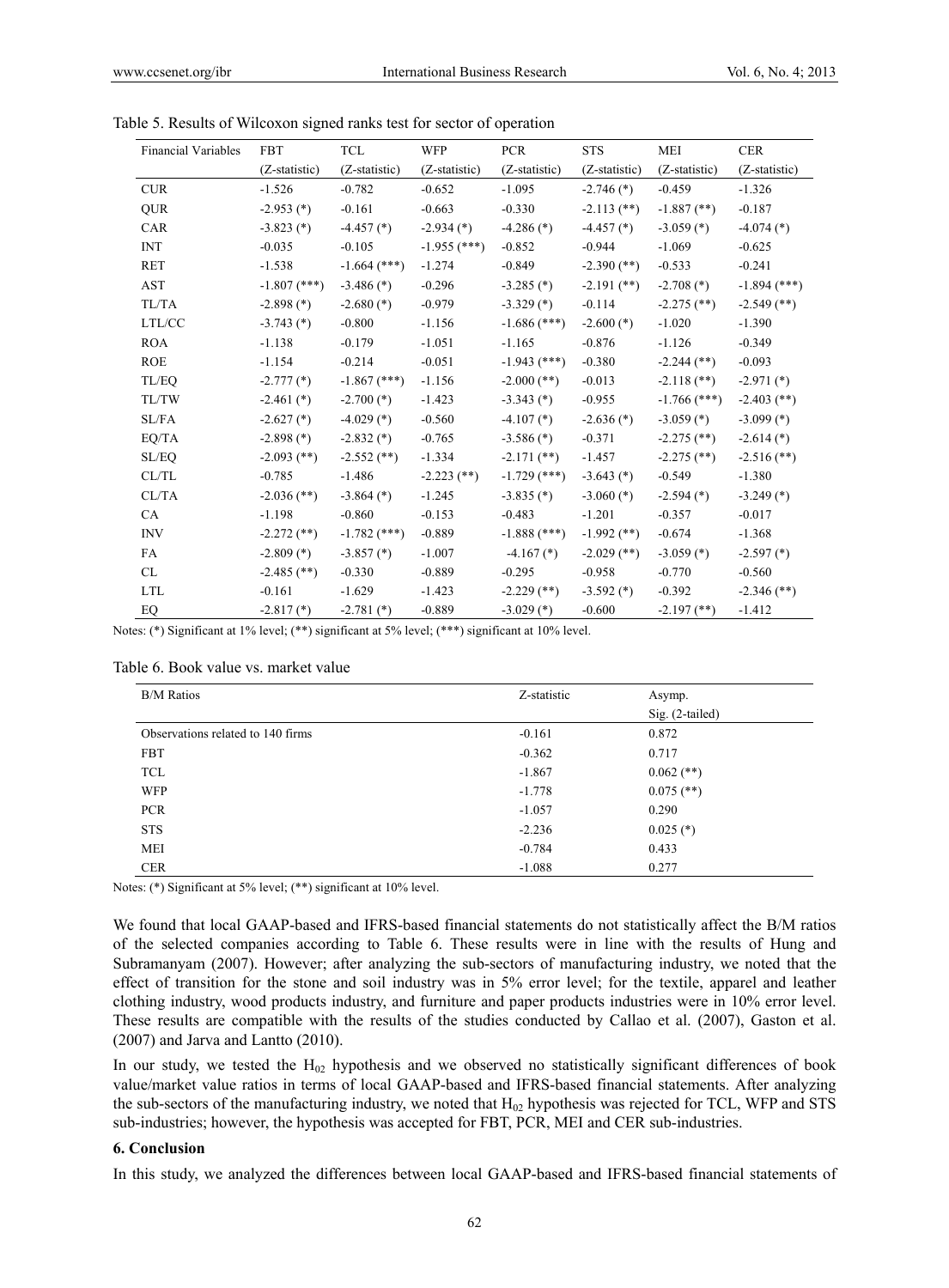140 companies listed on the ISE, with the help of financial ratios and accounting figures. Thereafter, we examined the effect of IFRS on financial reporting. For this purpose, we used book value/market value ratio. The accounting figures of the selected companies helped us to assess the financial structure of these companies.

We identified the statistical comparability of differences of local GAAP-based and IFRS-based financial statements of manufacturing companies listed on the ISE. In other words, we noted that IFRS adoption had important impacts on financial reporting. The effects on inventories, fixed assets, long-term liabilities, and shareholders' equity accounts in the financial statements were at the significant level. The study by Callao et al. (2007) showed that adoption of IFRS had significant impacts on long-term liabilities and shareholders' equity accounts; however, there were no significant effects on fixed assets and inventories accounts. Gaston et al. (2007) determined that IFRS-based financial statements had statistically significant effects on fixed assets, long-term liabilities, and shareholders' equity accounts.

We identified significant differences between local GAAP-based and IFRS-based financial statements on current ratios, receivables turnover, assets turnover, total liabilities/tangible assets ratios, fixed assets turnover, equity turnover, short-term liabilities/total liabilities ratios, short-term liabilities/total assets ratios. In our sub-sector analysis, we determined that current ratios and short-term liabilities/total assets ratios were affected from the transition on financial reporting. Indeed, in their studies, Agca and Aktas (2007) and Callao et al. (2007) indicated that current ratios were influenced by the IFRS adoption on financial statements.

We found no statistically significant differences in book value/market value ratio analysis depending on the market value under local GAAP-based and IFRS-based financial statements. In literature, Arce and Mora (2002), Callao et al. (2007), Gaston et al. (2007) and Jarva and Lantto (2010) identified statistically significant differences about B/M between local GAAP-based and IFRS-based financial statements. However, Hung and Subramanyam (2007) determined that book value was not influenced from IFRS transition. We examined that B/M ratios of TCL, WFP and STS sub-industries were affected from IFRS transition whereas the same ratios of FBT, PCR, MEI and CER sub-industries were not affected from IFRS transition.

The results of the study showed that adoption of IFRS had a statistically significant effect on the equity accounts. Hence, we identified that transition to IFRS provided the opportunity for capital maintenance and the protection against failure risk.

We believe that the business managers, analysts and creditors may find this study useful for IFRS transition in accordance with Law No. 6102, effective on 2013. In addition, the regulatory agencies may find this study beneficial for the harmonization process of IFRS.

There were some limitations in this study. First of all, in our analysis, we only considered the transition periods. Therefore, time period was limited. In addition, we only included the manufacturing companies listed on the ISE. The selected sample size was limited when compared to all of the companies operating in the manufacturing industry. Our study did not allow us to measure the impact of each standard on the financial ratios and accounting figures. Considering these constraints may provide more accurate results in future studies.

#### **Acknowledgements**

We would like to thank the editors and anonymous referees for the helpful comments and suggestions during the review process.

## **References**

- Agca, A., & Aktas, R. (2007). First time application of IFRS and its impact on financial ratios: a study on Turkish listed firms. *Problems and Perspectives in Management*, *5*(2), 99-112.
- Arce, M., & Mora, A. (2002). Empirical evidence of the effect of European accounting differences on the stock market valuation of earnings and book value. *The European Accounting Review*, *11*(3), 573-599. http://dx.doi.org/10.1080/09638180220125616
- Callao, S., Jarne, J. I., & Lainez, J. (2007). Adoption of IFRS in Spain: Effect on the comparability and relevance of financial reporting. *Journal of International Accounting, Auditing and Taxation*, *16*, 148-178. http://dx.doi.org/10.1016/j.intaccaudtax.2007.06.002
- Floropoulos, I. (2006). IFRS. First time users: Some empirical evidence from Greek companies. *Spoudai: Journal of Economics and Business*, *56*(3), 39-70.
- Gaston, S. C., Garcia, C. F., Jarne, J. I., & Gadea, J. A. (2010). IFRS adoption in Spain and the United Kingdom: effects on accounting numbers and relevance. *Advances in Accounting, Incorporating Advances in International Accounting*, *26*, 304-313. http://dx.doi.org/10.1016/j.adiac.2010.08.003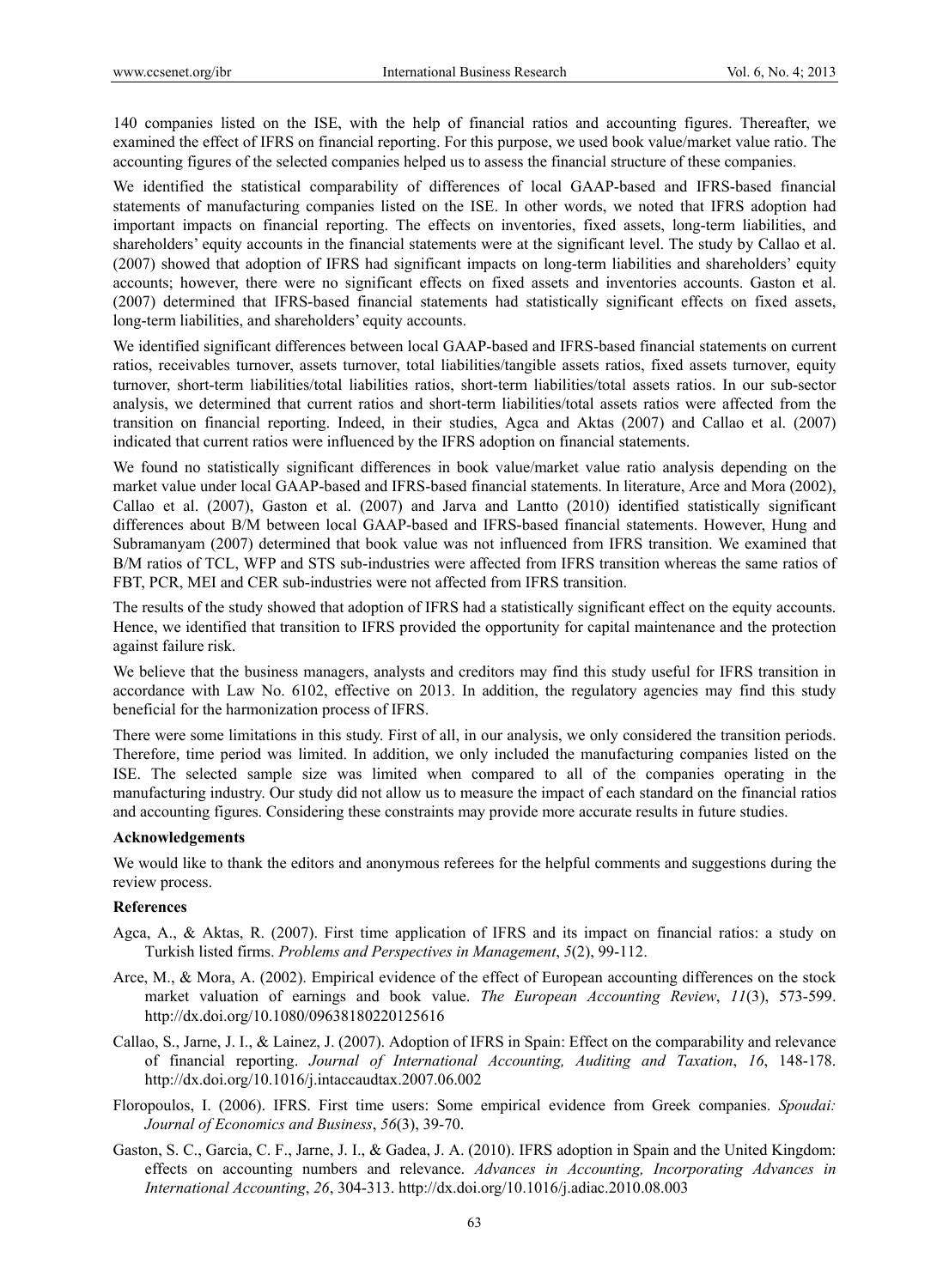- Guggiola, G. (2010). IFRS adoption in the E.U., accounting harmonization and markets efficiency: a review. *International Business & Economics Research Journal*, *9*(12), 99-112.
- Harris, M. S., & Muller, K. A. (1999). The market valuation of IAS versus US-GAAP accounting measures using Form 20-F reconciliations. *Journal of Accounting and Economics*, *26*, 285-312. http://dx.doi.org/10.1016/S0165-4101(99)00003-8
- Harris, T. S., Lang, M., & Moller, H. P. (1994). The value relevance of German accounting measures: an empirical analysis. *Journal of Accounting Research*, *32*(2), 187-209. http://dx.doi.org/10.2307/2491281
- Haverals, J. (2007). IAS/IFRS in Belgium: quantitative analysis of the impact on the tax burden of companies. *Journal of International Accounting, Auditing and Taxation*, *16*, 69-89. http://dx.doi.org/10.1016/j.intaccaudtax.2007.01.005
- Hung, M., & Subramanyam, K. R. (2007). Financial statement effects of adopting international accounting standards: the case of Germany. *Review of Accounting Studies*, *12*(4), 623-657. http://dx.doi.org/10.1007/s11142-007-9049-9
- Iatridis, G. (2010). IFRS adoption and financial statement effects: the UK case. *International Research Journal of Finance and Economics*, *38*, 165-172.
- Jarva, H., & Lantto, A. M. (2010). The value-relevance of IFRS versus domestic accounting standards: evidence from Finland. Retrieved from http://ssrn.com/abstract=1588087
- Jermakowicz, E. K. (2004). Effects of adoption of international financial reporting standards in Belgium: the evidence from BEL-20 companies. *Accounting in Europe*, *1*(1), 51-70. http://dx.doi.org/10.1080/0963818042000270811
- Jermakowicz, E. K., Prather-Kinsey, J., & Wulf, I. (2007). The Value relevance of accounting income reported by DAX-30 German companies. *Journal of International Financial Management and Accounting*, *18*(3), 151-191. http://dx.doi.org/10.1111/j.1467-646X.2007.01011.x
- Kabir, M. H., Laswad, F., & Islam, M. A. (2010). Impact of IFRS in New Zealand on accounts and earnings quality. *Australian Accounting Review*, *20*(55), 343-357. http://dx.doi.org/10.1111/j.1835-2561.2010.00106.x
- Karapinar, S., Canel, C., & Oktem, R. (2012). A survey of accounting culture in Turkey. *Advances In Management*, *2*(12), 42-49.
- Lantto, A. M., & Sahlström, P. (2009). Impact of international financial reporting standard adoption on key financial ratios. *Accounting and Finance*, *49*, 341-361. http://dx.doi.org/10.1111/j.1467-629X.2008.00283.x
- Mirza, A. A., Holt, G. J., & Orrel, M. (2006). *IFRS: Workbook and Guide*. USA: John Wiley & Son Inc.
- Niskanen, J., Kinnunen, J., & Kasanen, E. (2000). The value relevance of IAS reconciliation components: empirical evidence from Finland. *Journal of Accounting and Public Policy*, *19*, 119-137. http://dx.doi.org/10.1016/S0278-4254(00)00002-8
- Terzi, S. (2008). Application of Turkish financial reporting standards: an example of industry enterprise. *Mali Çözüm Journal (Financial Analysis Journal)*, *17*(88), 59-85.
- Terzi, S. (2011). Applications of financial reporting in the European Union and Italy. *Journal of Administrative Sciences*, *9*(1), 273-290.
- Terzi, S., Kiymetli Sen, I., & Bulbul, F. (2007). The opening balance sheet preparation to first-time adapts IFRS in Turkey. *Mali Çözüm Journal (Financial Analysis Journal)*, *17*(81), 103-129.
- Terzi, S., Kiymetli Sen, I., & Bulbul, F. (2008). How to prepare balance sheet and income statement under the IFRS. *Mali Çözüm Journal (Financial Analysis Journal)*, *18*(90), 103-129.
- Zeghal, D., Chtourou, S., & Sellami, Y. M. (2011). An analysis of the effect of mandatory adoption of IAS/IFRS on earnings managements. *Journal of International Accounting, Auditing and Taxation*, *20*, 61-72. http://dx.doi.org/10.1016/j.intaccaudtax.2011.06.001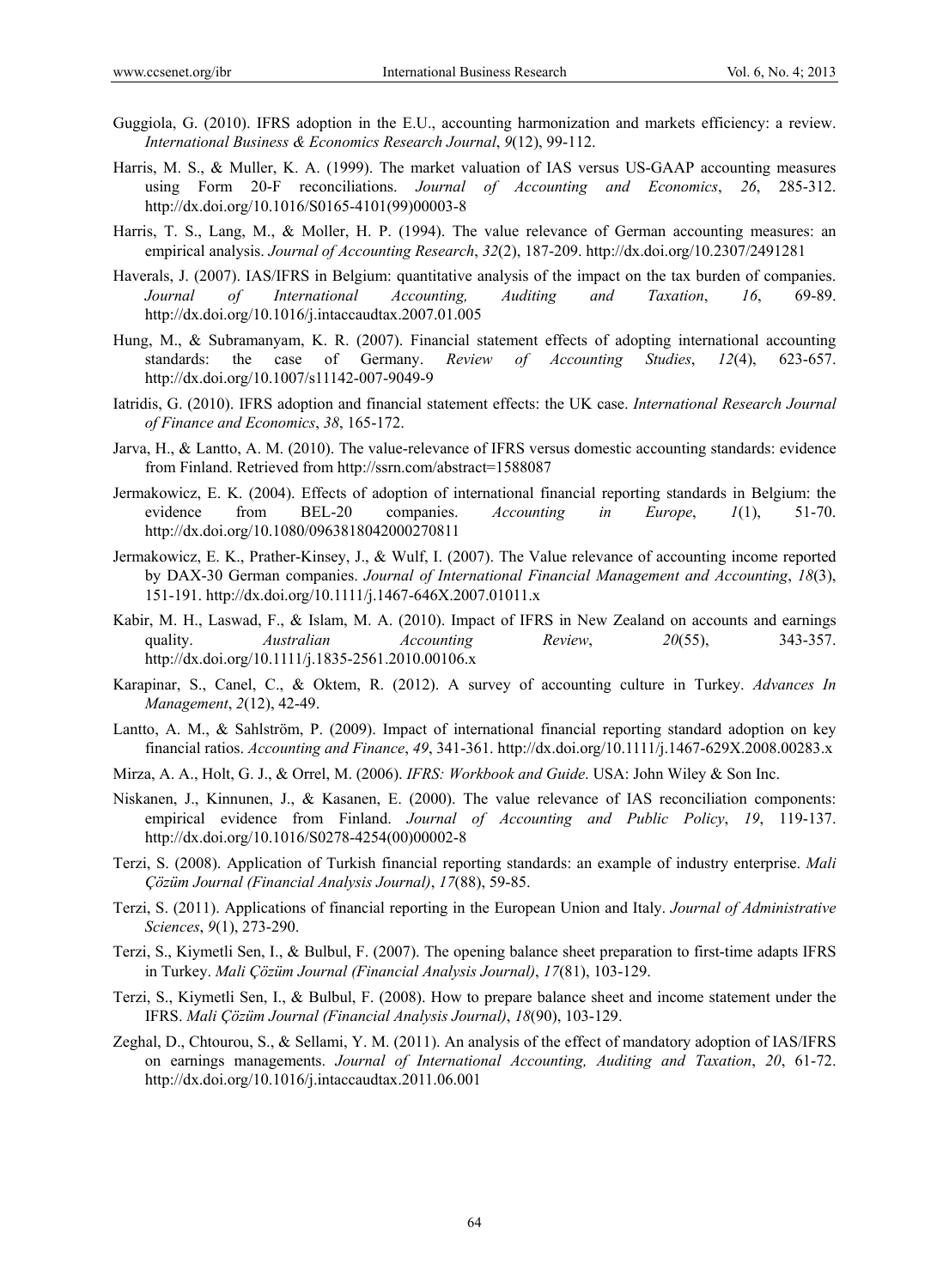# **Appendix**

|  | Appendix 1. Key differences between Turkish Accounting System and IFRS |  |  |  |
|--|------------------------------------------------------------------------|--|--|--|
|  |                                                                        |  |  |  |

| Item                       | TAS treatment                                                           | <b>IFRS</b> treatment                                                                        |
|----------------------------|-------------------------------------------------------------------------|----------------------------------------------------------------------------------------------|
| Measurement of             | Financial instruments are measured                                      | IAS 39:                                                                                      |
| financial instruments      | with recorded values.                                                   | Financial instruments are measured with redemption values or fair                            |
|                            |                                                                         | values.                                                                                      |
| Measurement of             | Inventories are measured with cost                                      | IAS 2:                                                                                       |
| inventories                | values. Inventory impairments are                                       | Inventories are measured with lesser of costs or net realizable values                       |
|                            | rarely<br>used<br>nonrecurring<br>in                                    | (NRV). Inventory impairments are used when book values are greater                           |
|                            | circumstances.                                                          | than NRVs.                                                                                   |
| Measurement of             | These assets are measured with                                          | IAS 16 and IAS 38:                                                                           |
| property, plant and        | acquisition costs. No revaluation is                                    | These assets can be measured with acquisition costs or fair values.                          |
| equipment, intangible      | available. Residual values are not used                                 | Revaluation is available if the value of assets increased at the material                    |
| assets                     | in amortization.                                                        | level. Residual values are used in amortization.<br>Normal,                                  |
|                            | Normal and accelerated amortizations                                    | unit-of-production, and accelerated amortizations are accepted methods.                      |
|                            | are the only accepted methods.                                          | Start-up and restructuring costs are included in income statements.                          |
|                            | Start-up and restructuring costs are                                    |                                                                                              |
|                            | able to be capitalized.                                                 |                                                                                              |
| Impairment of assets       | Impairments of tangible and intangible                                  | IAS 36:                                                                                      |
|                            | assets are not allowed.                                                 | Impairments of assets are used if net recoverable values are less than                       |
|                            |                                                                         | book values.                                                                                 |
| Goodwill and<br>Impairment | Goodwill is measured with recorded<br>value.                            | IFRS 3, IAS 38 and IAS 36:<br>Fair value is used in goodwill calculation. Goodwill cannot be |
|                            | Goodwill is amortized.                                                  | amortized. Impairment test is used.                                                          |
| Measurement of             | Writing-down<br>of<br>provisions<br>is                                  | IAS 37:                                                                                      |
| provisions                 | discretionary and conditional. For                                      | Provisions are recorded as liability if some conditions are realized.                        |
|                            | example, legal provisions are only                                      | Assumptions are revised each period.                                                         |
|                            | available if court process already                                      |                                                                                              |
|                            | started.                                                                |                                                                                              |
| Measurement of             | Provision<br>for severance<br>pay<br>is                                 | IAS 19:                                                                                      |
| employee benefits          | calculated if employee leaves the                                       | Each reporting period, provision of severance pay is calculated with                         |
|                            | company.                                                                | actuarial assumptions.                                                                       |
| Measurement of             | Only current income tax liability is                                    | IAS 12:                                                                                      |
| income taxes               | measured in financial statements.                                       | Current income tax liability and deferred tax assets/liabilities are                         |
|                            |                                                                         | measured in financial statements.                                                            |
| Measurement of             | Revenue is measured with gross value.                                   | IAS 18:                                                                                      |
| revenue                    | Deferred interest is included in                                        | Revenue is measured with fair value. Deferred interest is separated from                     |
|                            | revenue.                                                                | revenue.                                                                                     |
| Measurement of             | Borrowing costs are included into                                       | IAS 23:                                                                                      |
| borrowing cost             | tangible and intangible assets.                                         | Borrowing costs are included into assets during the period of time to get                    |
|                            |                                                                         | ready for its intended use or sale. Other borrowing costs are recognized                     |
|                            |                                                                         | as an expense in other comprehensive income.                                                 |
| R&D expenditure            | Research and Development (R&D)                                          | IAS 38:                                                                                      |
|                            | expenditures are recognized as an asset                                 | Research expenditures cannot be recognized as an asset. Development                          |
| Extraordinary income       | in particular circumstances.<br>Expenses are classified as ordinary and | expenditures are recognized as an asset in particular circumstances.<br>IAS 1:               |
| and expense                | extraordinary in income statement.                                      | There are no extraordinary expenses in comprehensive income                                  |
|                            |                                                                         | statement.                                                                                   |
| Non-controlling            | Non-controlling<br>interest<br><i>is</i><br>not                         | <b>IFRS 10:</b>                                                                              |
| interest                   | calculated.                                                             | Non-controlling interest is reported as a separate item in consolidated                      |
|                            |                                                                         | financial statement.                                                                         |
| Investment in              | Investment in associates and joint                                      | IAS 28 and IFRS 11:                                                                          |
| associates, joint          | ventures are measured with recorded                                     | Assets are measured with equity method. Investment account is revised                        |
| ventures                   | values.                                                                 | during profit or loss changes of investments every period.                                   |